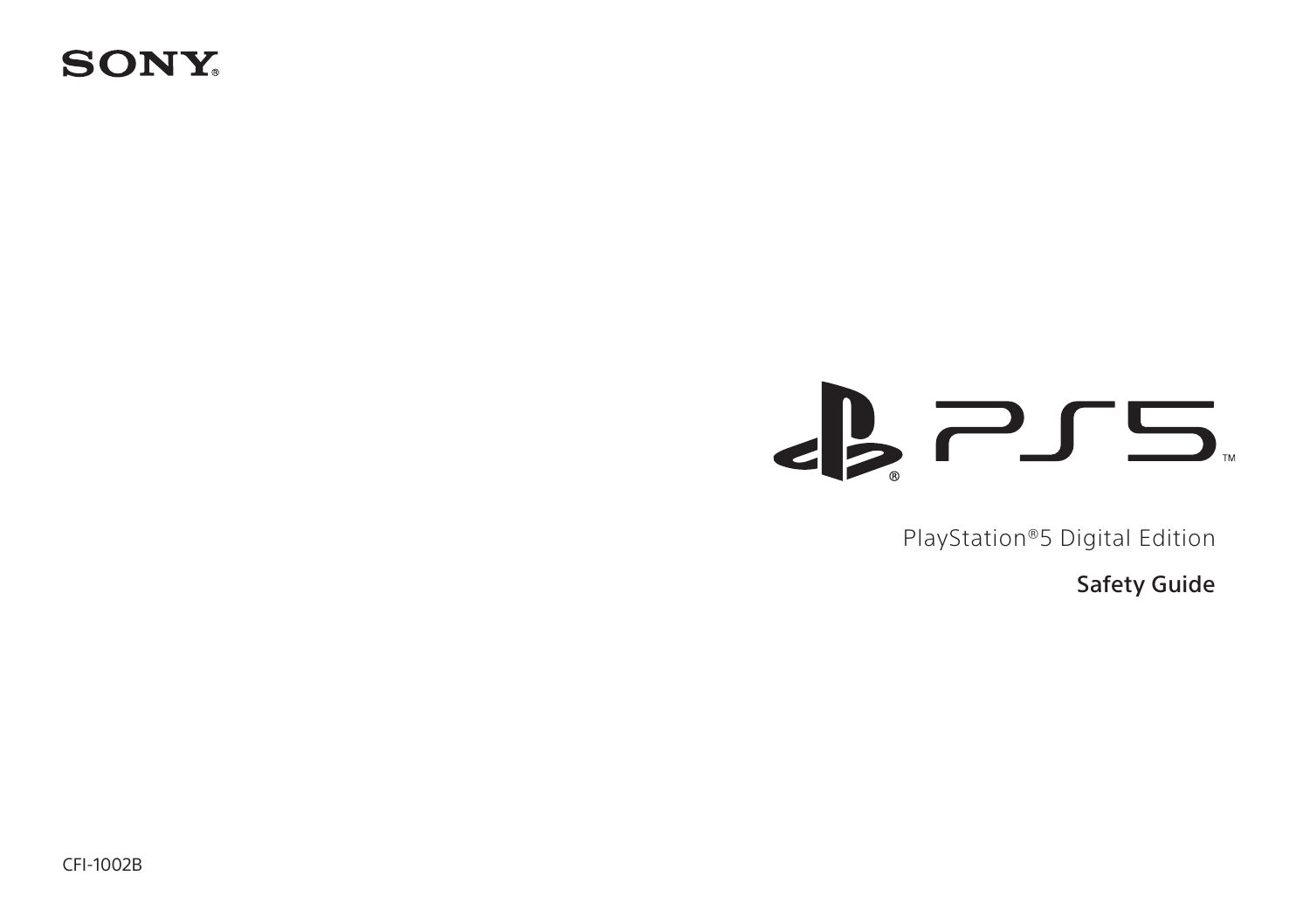# <span id="page-1-0"></span>WARNING

## Electrical shock

To avoid electrical shock, do not open the enclosure. Refer servicing to qualified personnel only.

## Moving fan blades

Keep body parts away from fan blades.



## Seizures induced by light stimulation (Photosensitive Epilepsy)

If you have an epileptic condition or have had seizures, **consult your doctor prior to using this console.** 

Some individuals are sensitive to flashing or flickering lights or geometric shapes and patterns, may have an undetected epileptic condition and may experience epileptic seizures when playing videogames or watching video content.

**DISCONTINUE USE IMMEDIATELY** and consult your doctor if you experience any of the following health problems or symptoms when exposed to flashing or flickering lights or other light stimulation whilst playing video games or watching video content: eye soreness, altered vision, migraine, muscle twitching, convulsion or other involuntary movements, blackout, loss of awareness, or confusion or disorientation.

**In addition to the above, DISCONTINUE USE IMMEDIATELY when you experience any of the following symptoms:** headache, dizziness, nausea, fatigue, similar symptoms to motion sickness, or discomfort or pain in any body part such as eyes, ears, hands, arms, feet whilst playing. If the condition persists, **seek medical attention.**

## Radio waves

Radio waves may affect electronic equipment or medical devices (for example, pacemakers), which may cause malfunctions and possible injuries.

- If you use a pacemaker or other medical device, consult your doctor or the manufacturer of your medical device before using the wireless networking feature (Bluetooth® and wireless LAN).
- Do not use the wireless networking feature in the following locations:
	- Areas where wireless network use is prohibited, such as in hospitals. Abide by medical institution regulations when using the console on their premises.
	- Areas near fire alarms, automatic doors and other types of automated equipment.

## **Magnets**

These products have magnets which may interfere with pacemakers, defibrillators and programmable shunt valves or other medical devices. Do not place these products close to such medical devices or persons who use such medical devices. Consult your doctor before using these products if you use such medical devices.

## Use of Headsets or Headphones

Permanent hearing loss may occur if headsets or headphones (not included) are used at high volume. Set the volume to a safe level. Over time, increasingly loud audio may start to sound normal but can actually be damaging to your hearing. If you experience ringing or any discomfort in your ears or muffled speech, stop listening and have your hearing checked. The louder the volume, the sooner your hearing could be affected.

## Handling lithium-ion batteries

Do not handle damaged or leaking lithium-ion batteries. If the internal battery fluid leaks, stop using the product immediately and contact technical support for assistance. If the fluid gets on to your clothes, skin or into your eyes, immediately rinse the affected area with clean water and consult your physician. The battery fluid can cause blindness.

# **Compliance**



This product has been manufactured by or on behalf of Sony Interactive Entertainment Inc., 1-7-1 Konan Minato-ku Tokyo, 108-0075 Japan.

# System software

Use of this PlayStation®5 console means acceptance of Sony Interactive Entertainment Inc.'s system software licence agreement. Refer to doc.dl.playstation.net/doc/ps5-eula/ for further details.

If you cannot update over the internet, you can also use a USB drive. For details, visit playstation.com/help.

By updating the system software of the PS5™ console, you can enjoy additional features, improved usability, and enhanced security. Always update to the latest version.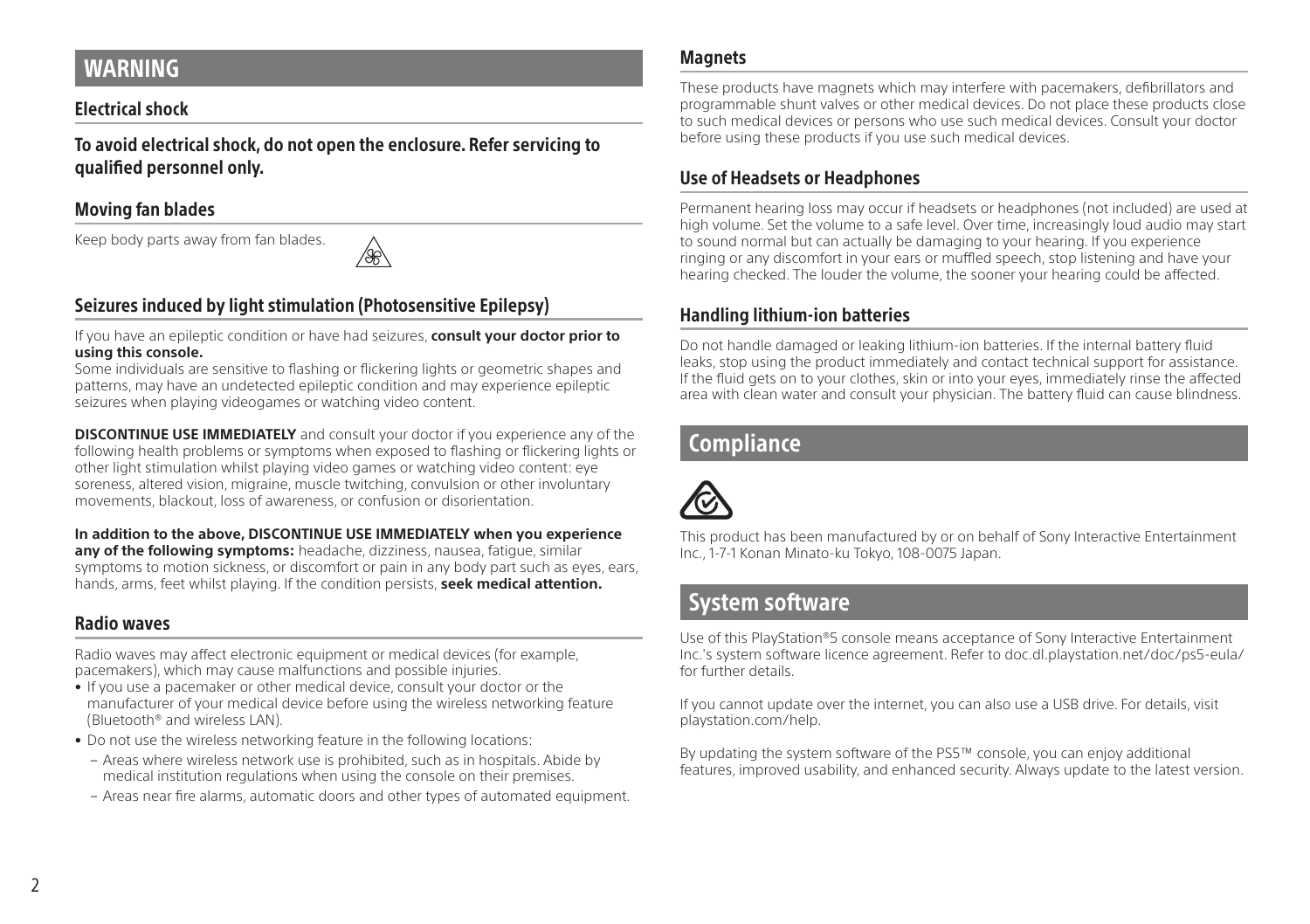# **Contents**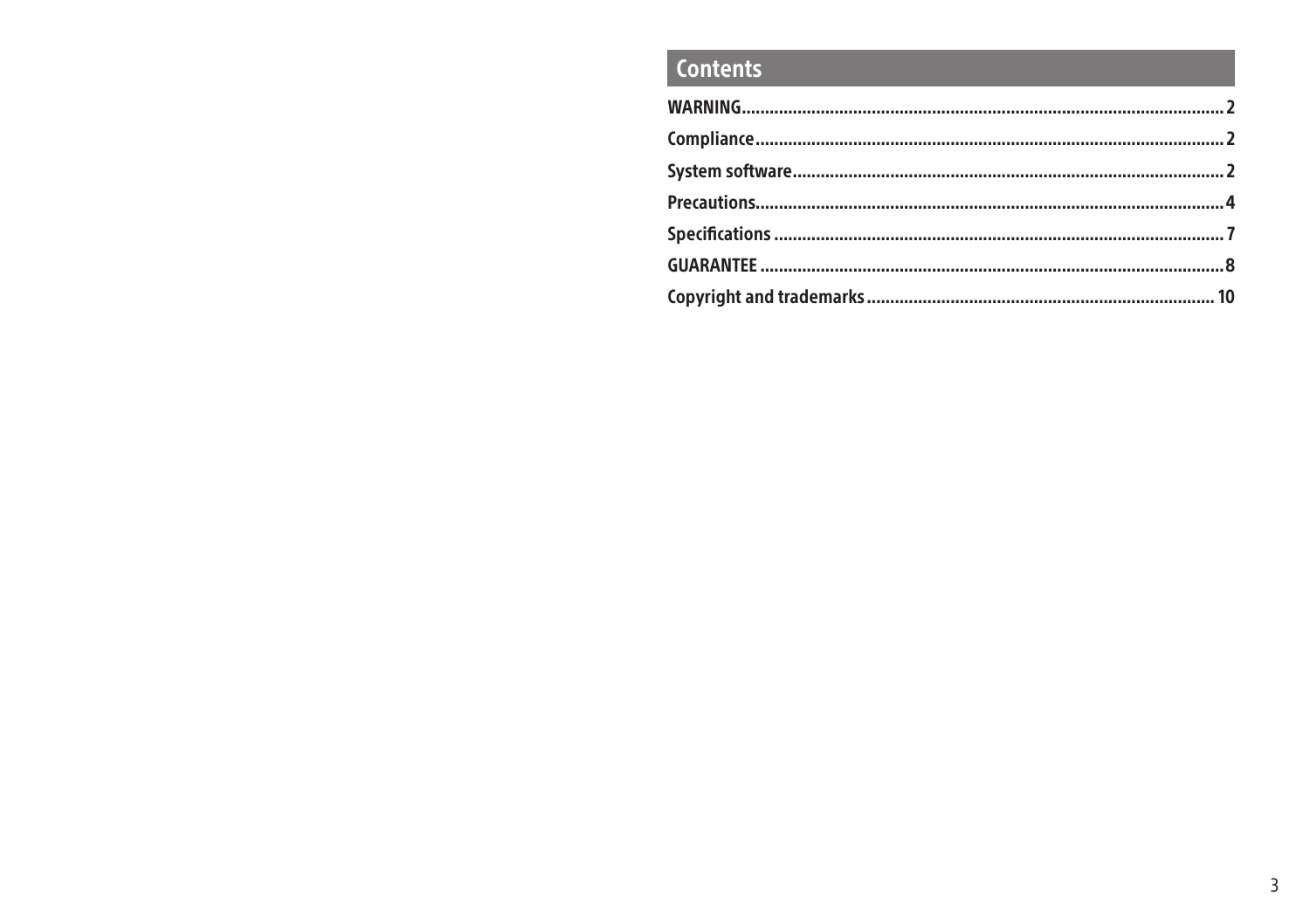## <span id="page-3-0"></span>Precautions

Before using this product, carefully read this manual and retain it for future reference. Parents and guardians of children should read this manual and make sure that children follow all safety precautions.

## Safety

This product has been designed with the highest concern for safety. However, any electrical device, if used improperly, has the potential for causing fire, electrical shock or personal injury. To help ensure accident-free operation, follow these guidelines.

Observe all warnings, precautions, and instructions. If you are unsure about any information in this manual, contact the appropriate PlayStation® customer service helpline which can be found within the Guarantee section.

## Use of the AC power cord

- Regularly inspect the AC power cord for damage and dust build-up around the power plug or electricity supply.
- Stop use, unplug the AC power cord from the electricity supply and disconnect any other cables immediately if the device functions in an abnormal manner, produces unusual sounds or smells or becomes too hot to touch.
- Connect and use the console within easy access to the socket outlet in case you need to disconnect the console for any reason.

## Use of the vibration of the wireless controller

- If the wireless controller is sitting on a flat surface, the vibration of the wireless controller during gameplay may cause it to fall, leading to injury or malfunction.
- Do not use the vibration or trigger effect function if you have any ailment or injury to the bones, joints or muscles of your hands or arms. If you have an ailment or an injury, do not play titles with these features using the controller unless you have set those functions to "Off". To enable or disable the features, select Settings  $\bullet$  > Accessories from the home screen.

#### Use of the cover

• Do not use the console without the cover. Doing so may cause fire, electrical shock, or malfunction.

## Small children injuries

• Keep this product out of the reach of small children. Small children may swallow small parts or may wrap the cables around themselves, which may inflict injury or cause an accident or a malfunction.

## Hearing loss

- To protect your hearing. limit the amount of time you use the headset or headphones at high volume.
- Avoid raising the volume to block out noisy surroundings.
- Lower the volume if you can't hear people speaking near you.

## Console use and handling

#### Console location

- Do not use the console in a closed cabinet or other locations where heat may build up. Doing so may cause the console to overheat and may lead to fire, injury or malfunction.
- If the console becomes too hot, you will see a notification message on your screen. In this case, turn off the console and wait until it cools down. Continued use may lead to damage or malfunction. After the console cools down, move it to a well-ventilated location that is not subject to high temperatures before resuming use.
- Do not expose the console, accessories or battery to high temperatures, high humidity or direct sunlight during operation, transportation and storage.

## Well-lit area

• Use in a well-lit area and keep a safe distance from the TV screen.

#### Prolonged use

- Avoid prolonged use of the console. Take a 15-minute break during each hour of play.
- Avoid playing when you are tired or need sleep.
- Stop using the console immediately if you begin to feel tired or if you experience discomfort or pain in your hands or arms while operating the wireless controller. If the condition persists, consult a doctor.
- If you experience any of the following health problems, discontinue use of the console immediately. If symptoms persist, consult a doctor.
	- Dizziness, nausea, fatigue or symptoms similar to motion sickness
	- Discomfort or pain in a part of the body, such as eyes, ears, hands or arms

## Liquid, dust, smoke and steam

- Do not touch product during an electrical storm.
- Do not use the product near water.
- Do not allow liquid, small particles or other foreign objects to get into the product.
- Do not expose product to dust, smoke or steam. Also, do not place the console in an area subject to excessive dust or cigarette smoke. Dust build-up or cigarette smoke residue on the internal components may cause the console to malfunction.

## Use of the base

- Use the included base to set up the console as directed.
- If you do not use the base and set up the console in ways other than directed, there is a risk of injury, damage, or malfunction. For instructions on attaching the base, see the Quick Start Guide.

## Placing and handling

• Be careful when carrying the console. If you do not have a good grip, the console may drop causing potential damage or injury. Do not carry the console by the cover only. When attaching the base to the console, hold the console securely and not by the cover only.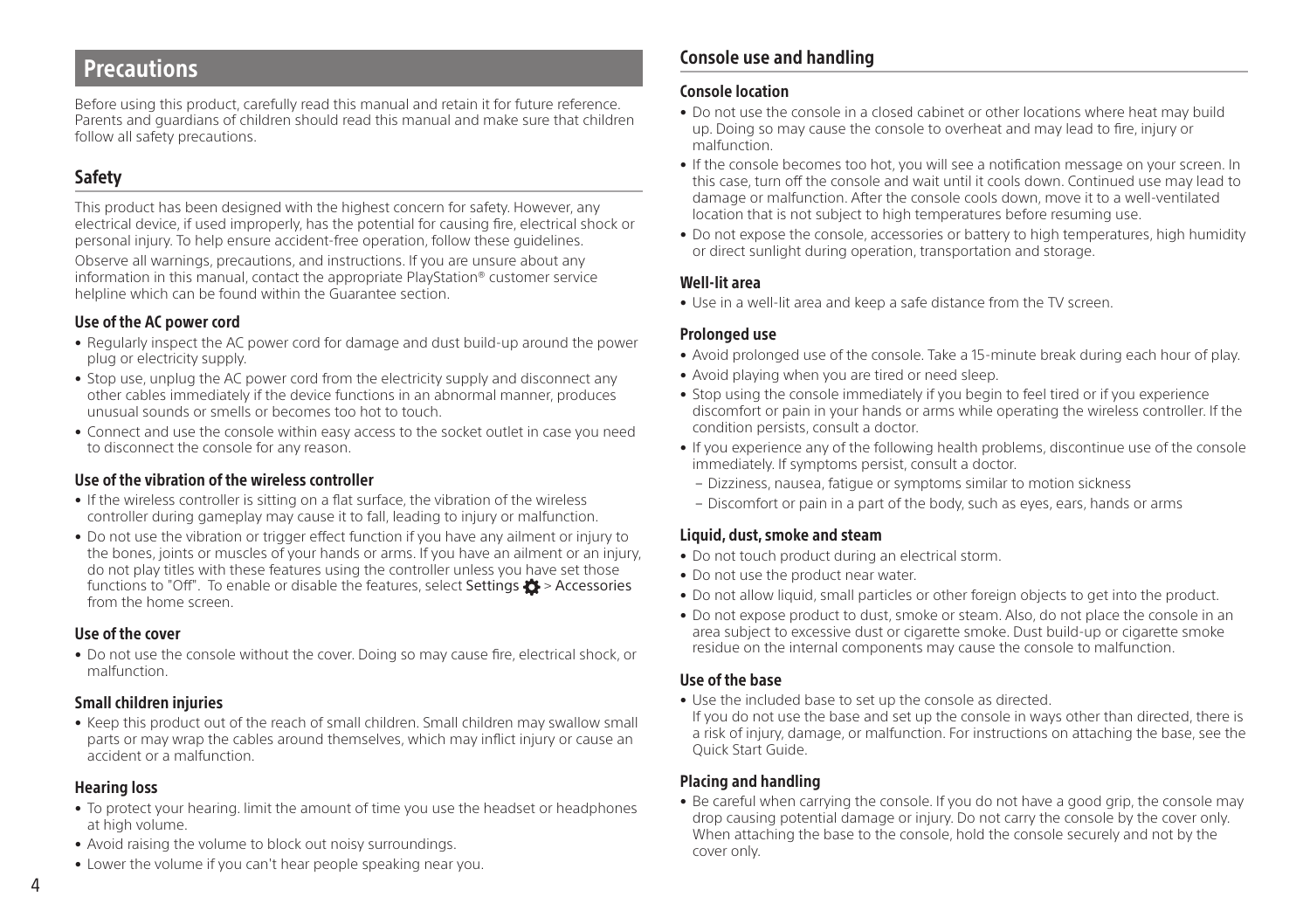- Do not move the console or adjust its position when the power indicator is lit or blinking. Data may be lost or corrupted, or the console may be damaged.
- Do not stand on or put objects on the console, and do not stack the console with other devices.
- Do not place the console and connected accessories on the floor or in a place where they may cause someone to trip or stumble.
- Do not touch the connectors of the console or accessories.

## Power off

- Do not turn off the console while data is being saved on or loaded from the SSD or USB drives.
- Do not remove the AC power cord from the electricity supply until the power indicator has turned off. If you disconnect the AC power cord while the power indicator is lit or blinking, data may be lost or corrupted, or the console may be damaged.

#### Low-temperature burns

• Do not allow bodily contact with the console or air from the console vents for an extended period of time while in use. Extended contact under these conditions may cause low-temperature burns.

## Static shock

• When using headsets or headphones in particularly dry air conditions, you may sometimes experience a small and quick (static) shock on your ears. This is a result of static electricity accumulated in the body, and is not a malfunction of your headset or headphones.

## Safe use for children

• Parents are encouraged to monitor children in online activities to ensure safe and responsible internet usage. Refer to playstation.com/parents for further details.

## Vents

Do not block any vents. To maintain good ventilation, follow the guidelines below:

- Place the console at least 10 cm away from a wall surface.
- Do not place on a carpet or rug with long fibres.
- Do not place in a narrow or cramped space.
- Do not cover with cloth.
- Do not allow dust to build up on the vents.

## Storage conditions

Placing the console, AC power cord, battery or accessories during operation, transportation and storage in the following locations may cause fire, electrical shock, injury, damage, or malfunction.

• An area exposed to smoke, steam or excessive dust.

- An area subject to high humidity direct sunlight or any other area subject to high temperatures, such as near heating equipment or an area where heat may build up.
- A surface that is unstable, tilted or subject to vibration.

## Wireless controller use

## Built-in battery

- **Caution** using the built-in battery:
	- The wireless controller contains a Lithium-Ion rechargeable battery.
	- Before using the wireless controller, read all instructions for handling and charging the battery and follow them carefully.
	- Take extra care when handling the battery. Misuse can cause fire and burns.
	- Never attempt to open, crush, heat or set fire to the battery.
	- Do not leave the battery charging for a prolonged period of time when the wireless controller is not in use.
	- Always dispose of used batteries in accordance with local laws or requirements.

## Motion sensor

- When using the motion sensor function of the wireless controller, be cautious of the following points. If the controller hits a person or object, it may cause accidental injury or damage.
	- Before using the motion sensor function, make sure you have enough space to move around.
- Firmly grip the wireless controller to prevent it from slipping out of your grasp and causing damage or injury.
- If using a wireless controller that is connected to the PS5 console with a USB cable, make sure there is enough space for the cable so that the cable will not hit a person or object.

## Compatibility

• Controllers intended for use with PlayStation®, PlayStation®2, and PlayStation®3 consoles, such as the analog controllers (DUALSHOCK® and DUALSHOCK®2) and the DUALSHOCK®3 wireless controller, are not compatible with the PS5 console. The DUALSHOCK®4 wireless controller is compatible with PlayStation®4 format software on the PS5 console, but not with PS5 format software on the PS5 console.

## Light bar

• Do not stare at the light bar on the controller when it is blinking. If you experience discomfort or pain anywhere in or on your body from light stimulation, discontinue use immediately.

## Charging

• Charge in an environment where the temperature range is between 10 °C and 30 °C. Charging may not be as effective when performed in other environments.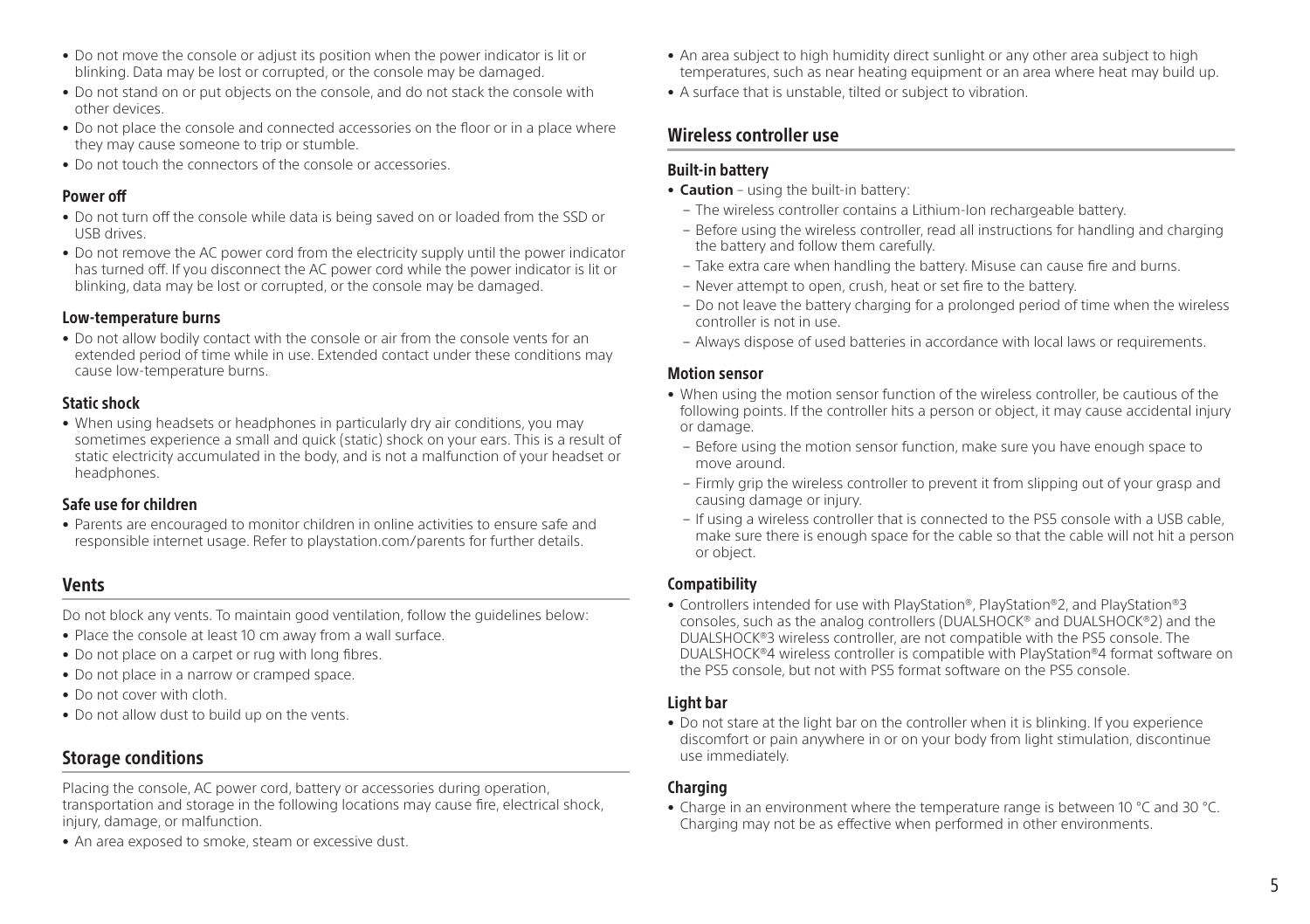• When the wireless controller is not used for an extended period of time, it is recommended that you fully charge it at least once a year in order to maintain battery functionality.

#### Limited lifespan

• The battery has a limited lifespan. Battery duration will gradually decrease with repeated usage and age. Battery life also varies depending on the storage method, usage state, environment and other factors.

## AC power cord use

- To help ensure safe operation, regularly inspect the AC power cord. If damaged, stop use immediately and contact the appropriate PlayStation® customer service helpline which can be found within the guarantee section.
- Do not use a power cord other than the included AC power cord. The AC power cord is designed specifically for use with this console only, and should not be used with other electrical devices.
- Do not touch the plug of the AC power cord with wet hands.
- Protect the AC power cord from being walked on or pinched particularly at plugs, expansion receptacles and the point where the cord exits from the console.
- Do not place heavy items on the cord.
- Do not place the AC power cord near heating equipment and do not expose the cord to heat.
- Do not connect the AC power cord to a voltage transformer or inverter. Connecting the AC power cord to a voltage transformer for overseas travel or an inverter for use in an automobile may cause heat to build up in the console and may cause burns or a malfunction.
- Do not allow dust or foreign matter to build up around the AC IN connector. Before connecting or plugging in the AC power cord, check that there is no dust or foreign matter in or on the power plug or connecting end of the cord, the electricity supply or the AC IN connector on the console rear. If the plug or connector becomes dirty, wipe off with a dry cloth before connecting.
- Unplug the AC power cord from the electricity supply before cleaning or moving the console, or when you do not intend to use the console for an extended period of time. When disconnecting, grasp the AC power cord by the plug and pull straight out of the electricity supply. Never pull by the cord and do not pull out at an angle.

## Never disassemble or modify the console or accessories

Use the console and accessories according to the instructions in the product documentation. No authorisation for the analysis or modification of the console or accessories, or the analysis and use of its circuit configurations, is provided. Unauthorised modification of the console or accessories will void your warranty. There are no user serviceable components inside the console.

## Network

- An internet connection is required to connect to a network.
- You are responsible for internet service fees. For details, refer to the information provided in your service contract or contact your internet service provider.
- Use only an Ethernet cable compatible with 10BASE-T, 100BASE-TX or 1000BASE-T networks. Do not use a cord for a standard residential telephone line or cables of types other than those mentioned here. Using the wrong type of cord or cable can cause more electrical current than necessary to flow through the LAN port, which may lead to heat build-up, fire or malfunction.

## Wireless networking feature

- The frequencies used by the wireless networking feature of the console are the 2.4 GHz (WLAN, Bluetooth®)/5 GHz (WLAN) ranges. The 2.4 GHz range of radio waves is shared by various devices. The console has been designed to minimize the effect of other devices using the same range. However, in some cases, interference from other devices may reduce the connection speed, shorten the signal range, or cause the connection to be terminated unexpectedly.
- Operation in the 5150-5350 MHz band is restricted to indoor use only.
- When using the console scan function to select a wireless LAN access point, access points that are not intended for public use may be displayed. Only connect to an access point that you are authorised to use, or one that is available through a public wireless LAN or hotspot service.

## Moisture condensation

If the console is brought directly from a cold location to a warm one, moisture may condense inside the console. Should this occur, the console may not operate properly. In this case, turn off and unplug the console until the moisture evaporates (this may take several hours). If the console still does not operate properly, contact the appropriate PlayStation® customer service helpline which can be found within the guarantee section.

## Cleaning

For safety reasons, before cleaning the console or connected accessories, disconnect the AC power cord from the electricity supply.

## Exterior surfaces (plastic cover of console and wireless controller)

- Wipe down with a soft, dry cloth.
- To prevent the surface of your console or peripherals from changing colour and quality, follow the guidelines below.
	- Do not spray with or apply insecticides or volatile substances, including paint thinner, benzene, or alcohol. Do not wipe with chemically treated cloths.
- Do not rest or store your controller or headset on top of your console.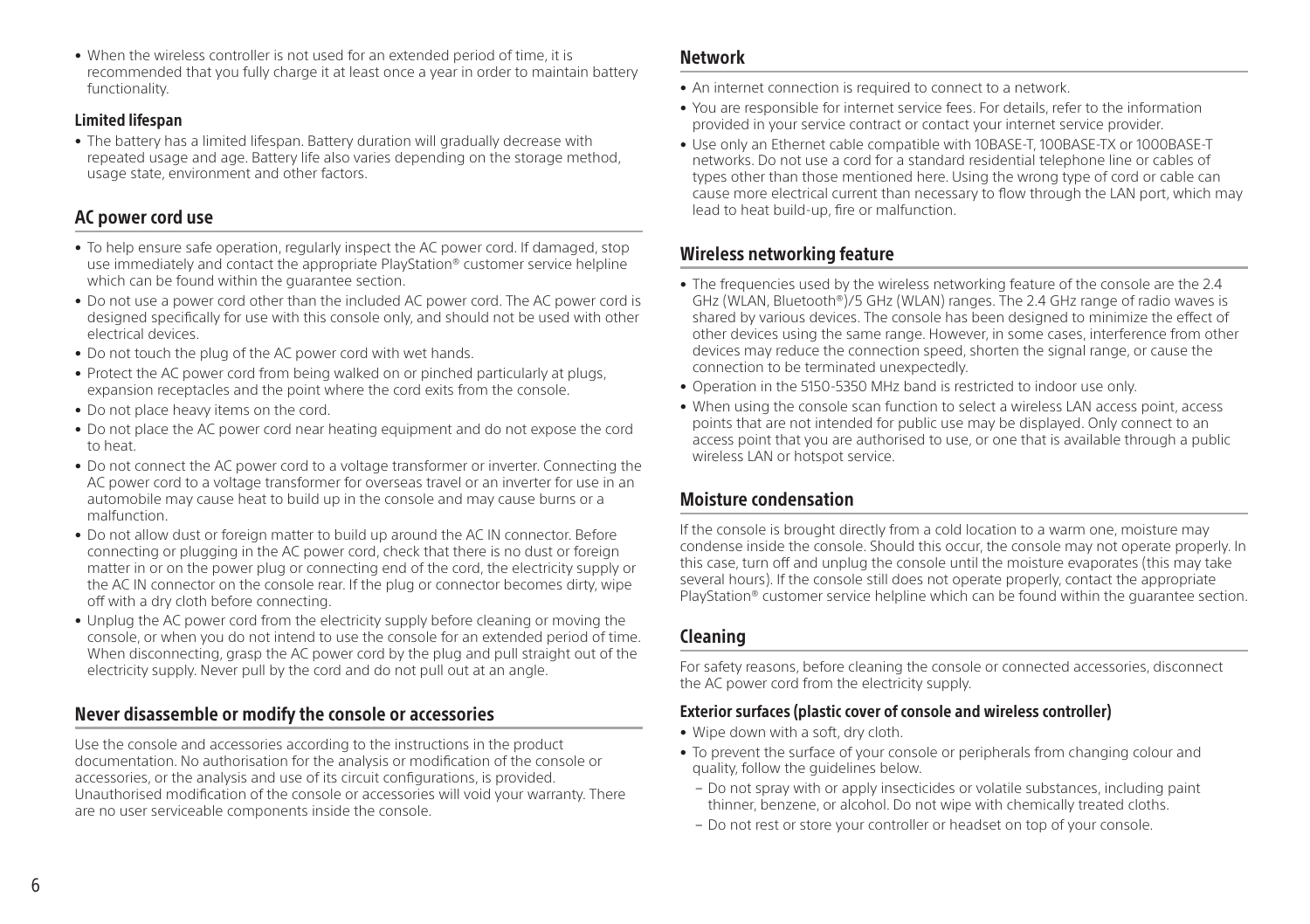## <span id="page-6-0"></span>Ports/connectors

Do not use ports/connectors on the console if they are dirty. They may not conduct electricity properly. When they are dirty, wipe them with a dry cloth.

## Specifications

Design and specifications are subject to change without notice. Depending on the software version in use, the console may operate differently than described in this manual.

## PlayStation®5 console

| Main Processor                                             | Single-chip custom processor<br>CPU: x86-64-AMD Ryzen™ "Zen2", 8 cores/16 threads<br>GPU: 10 TFLOPS, AMD Radeon™ RDNA-based graphics<br>engine |
|------------------------------------------------------------|------------------------------------------------------------------------------------------------------------------------------------------------|
| Memory                                                     | GDDR6 16 GB                                                                                                                                    |
| Storage                                                    | 825 GB Custom SSD*1                                                                                                                            |
| Input/output <sup>*2</sup>                                 | USB Type-A port (Hi-Speed USB)<br>USB Type-A port (SuperSpeed USB 10Gbps) ×2<br>USB Type-C® port (SuperSpeed USB 10Gbps)                       |
| Networking                                                 | Ethernet (10BASE-T, 100BASE-TX, 1000BASE-T)<br>IEEE 802.11 a/b/g/n/ac/ax<br>Bluetooth® 5.1                                                     |
| AV output                                                  | HDMI® OUT port*3                                                                                                                               |
| <b>Electrical rating</b>                                   | 220-240 V $\sim$ 1.60 A<br>50/60 Hz                                                                                                            |
| Maximum rated power                                        | 340 W                                                                                                                                          |
| <b>External dimensions</b><br>(excluding projecting parts) | Approx. $390 \times 92 \times 260$ mm (width $\times$ height $\times$ depth)                                                                   |
| Mass                                                       | Approx. 3.9 kg                                                                                                                                 |
| Operating temperature                                      | 5 °C to 35 °C                                                                                                                                  |

\*1 A portion of the SSD capacity is reserved for use in connection with console administration, maintenance and additional options. As a result, the availability of SSD capacity may vary.

\*2 Usability of all connected devices is not guaranteed.

\*3 Use the included HDMI cable.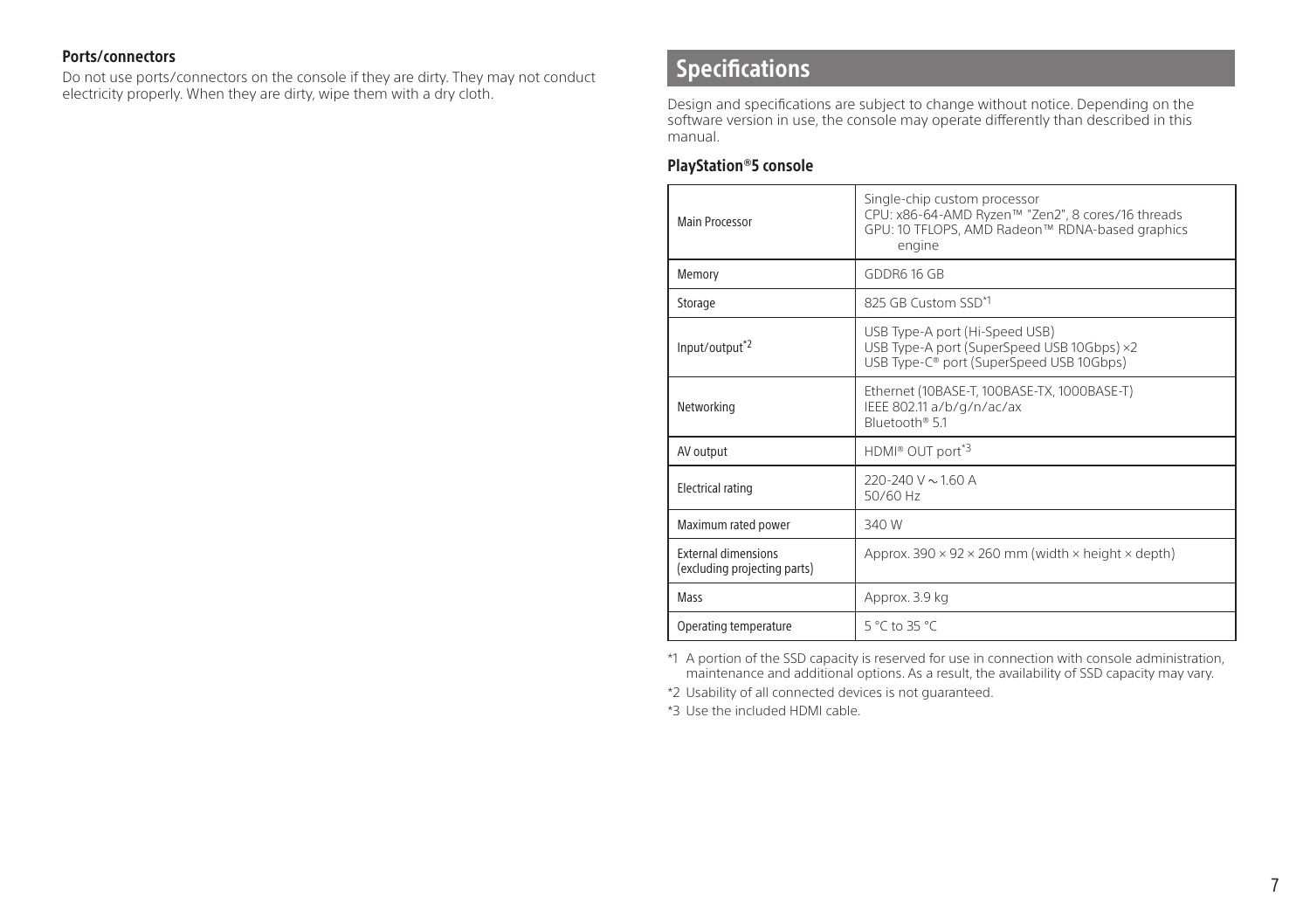#### <span id="page-7-0"></span>Wireless controller

| Input power rating    | $5 V - 1,500 mA$             |
|-----------------------|------------------------------|
| Battery type          | Built-in lithium-ion battery |
| Battery voltage       | $3.65 V -$                   |
| Battery capacity      | 1.560 mAh                    |
| Operating temperature | 5 °C to 35 °C                |
| Mass                  | Approx. 280 g                |

## GUARANTEE

Thank you for buying this Product. We hope you enjoy using it.

The term "Product" means (i) your PlayStation® console, and (ii) any official PlayStation® peripherals supplied in the box with your PlayStation® console, and (iii) any official PlayStation® peripherals sold separately which contain a warranty statement on the peripheral's packaging or in its instruction manual.

Please note: the system software pre-installed in the Product or subsequently provided via updates or upgrade releases is licensed to you, not sold, and is for use only as part of the Product. The terms of such system software licence are at playstation.com/legal.

This Guarantee is given to you, the first user of the Product by Sony Interactive Entertainment Europe Limited ("SIEE") of 10 Great Marlborough Street, London, W1F 7LP, United Kingdom. It is personal to you and cannot be used by anyone else. This Guarantee is in addition to your statutory consumer rights (under applicable law) and does not affect them in any way.

Our Guarantee to you: SIEE guarantees that this Product is free from defects in materials and workmanship that result in Product failure during normal usage in accordance with the terms set out below and will, for a period of 1 (one) year from the date of original purchase (the "Guarantee Period"), repair or, at SIEE's option, replace any component part of this Product, free of charge, where it is faulty due to defective materials or workmanship. Replacement will be with a new or, at SIEE's option, refurbished component or console, which is guaranteed for the longer of 3 (three) months and the remainder of the original Guarantee Period. This Guarantee does not cover your data; any software or PlayStation® games whether or not packaged or included with the Product; any PlayStation® peripherals that are not manufactured by or for SIEE; or any PlayStation® accessories.

#### IMPORTANT

- 1. If you need to claim under this Guarantee, please use your local Customer Service helpline or email address shown in this manual for return instructions.
- 2. Where SIEE has put this Product on the market in Australia, New Zealand or Fiji, this Guarantee is valid in Australia, New Zealand and Fiji provided the original sales receipt or invoice or other proof of purchase indicating the date of purchase and retailer's name, which has not been altered or defaced since the date of original purchase, is presented together with the Product within the Guarantee period.
- 3. SIEE reserves the right to reject a claim under this Guarantee where:
	- a. any Guarantee seal and the serial number on the Product has been damaged, altered, defaced or removed; and
	- b. there is evidence that any attempt (successful or otherwise) has been made to open or remove the casing of the Product.
- 4. Under this Guarantee, SIEE may elect at its option to repair or replace the Product or a component of the Product within 21 days of receiving the defective Product from you. All replaced Products and/or components shall become the property of SIEE.
- 5. Repair or replacement may involve installation of the latest software or firmware updates for the Product.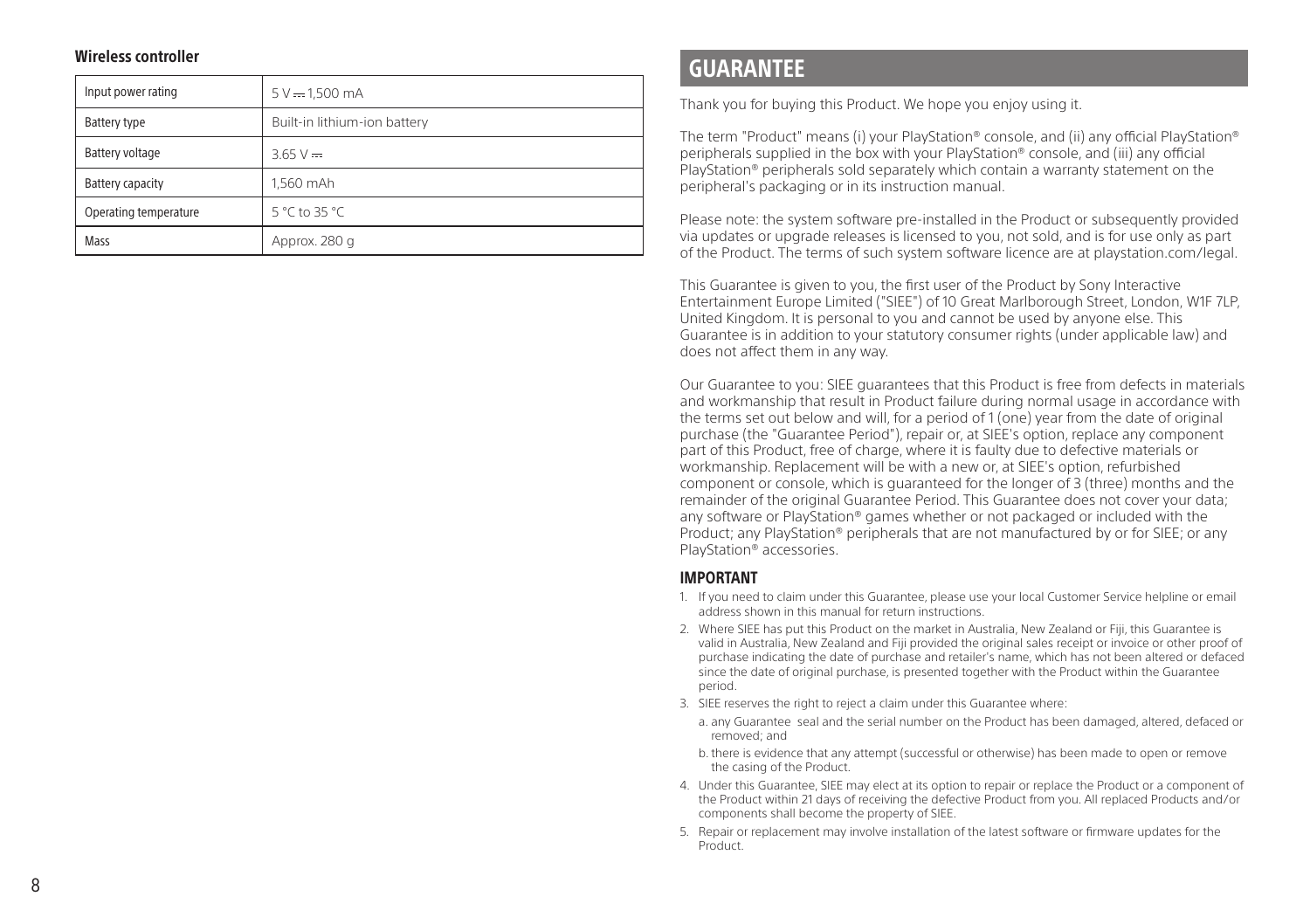- 6. Products with Removable Hard Disk Drive ("HDD")
	- a. Products with a removable HDD must be returned with the original HDD when arranging for warranty service under this Guarantee.
	- b. Repair or replacement of the Product will involve reformatting that HDD.
	- c. You understand and agree that reformatting of the HDD will result in loss of your stored data, files and software. To avoid loss of any software, data or files which you wish to retain, before submitting the Product with the HDD for guarantee service you should, where possible, back these up and remove them from the HDD. Signing out of PlayStation™Network on your PlayStation® console will help protect any information you consider confidential.
- 7. Products with a Solid State Drive ("SSD")
	- a. Repair or replacement of the Product will involve reformatting that SSD.
	- b. You understand and agree that reformatting of the SSD will result in loss of your stored data, files and software. To avoid loss of any software, data or files which you wish to retain, before submitting the Product for guarantee service you should, where possible, back these up and remove them from the SSD. Signing out of PlayStation™Network on your PlayStation® console will help protect any information you consider confidential.
- 8. To avoid damage to or loss or erasure of other removable data storage media, peripherals, accessories or non-original components, you must remove them before submitting the Product for Guarantee service.
- 9. This Guarantee does not cover stored data, files or software. SIEE is not liable to you for any loss or corruption of your data, files or software in connection with your exercise of this Guarantee.
- 10. You should back up your HDD regularly to prevent loss or alteration of data, files or software although some content cannot be backed up and must be reinstalled by the user.
- 11. You may not claim under this Guarantee when the Product is damaged as a result of:
	- a. commercial use, accident, negligence, abuse, or misuse (including, without limitation, failure to use this Product for its normal purpose and/or in accordance with instructions on proper use and maintenance, or installation or use in a manner inconsistent with applicable local technical or safety standards);
	- b. use in conjunction with any unauthorised peripheral or component (including, without limitation, game enhancement devices, HDDs, adaptors and power supply devices);
	- c. any adaptation or adjustment to, or alteration of, the Product carried out other than in accordance with instructions on proper use and maintenance of the Product;
	- d. maintenance or repair or attempted maintenance or repair carried out other than by a SIEE-authorised service facility;
	- e. use of unauthorised software, virus infection, fire, flood or other natural calamity; or
	- f. operation or treatment of the Product inconsistent with normal personal or domestic use or operation outside the Product specifications.
- 12. You may not claim under this Guarantee where you are in material breach of your system software licence (see playstation.com/legal).
- 13. To the extent permitted by applicable law, this Guarantee will be your sole and exclusive remedy in relation to defects in this Product and all other guarantees, warranties, terms and conditions, express or implied by statute or otherwise, in respect of this Product are excluded and neither SIEE nor any other Sony entity or its or their suppliers or authorised service facilities, will be liable for any special, incidental, indirect or consequential loss or damage including loss of data, howsoever arising.
- 14. SIEE does not warrant or guarantee any third party products or services which may be offered in connection with the Product.

If this Product needs any repair which is not covered by this Guarantee, please call your local Customer Service helpline for advice. If your home country is not one of those listed, please contact your retailer.

## Notice for Consumers in Australia and New Zealand:

In Australia, this Product comes with statutory guarantees that cannot be excluded under Australian Consumer Law. You are entitled to a replacement or refund for a major failure and for compensation of any other reasonably foreseeable loss or damage. You are also entitled to have the Product repaired or replaced if the Product fails to be of acceptable quality and the failure does not amount to a major failure.

In New Zealand, the New Zealand Consumer Guarantees Act 1993 provides certain statutory guarantees and other legal rights in relation to the quality and fitness for purpose. These statutory guarantees cannot be modified nor excluded by any contract, except in those circumstances contemplated by section 43(2) of the New Zealand Consumer Guarantees Act.

The above statutes will identify the party or parties against which you can exercise your statutory rights.

Our Guarantee is in addition to these statutory rights and does not affect them in any way.

#### Customer Service Helpline Contacts

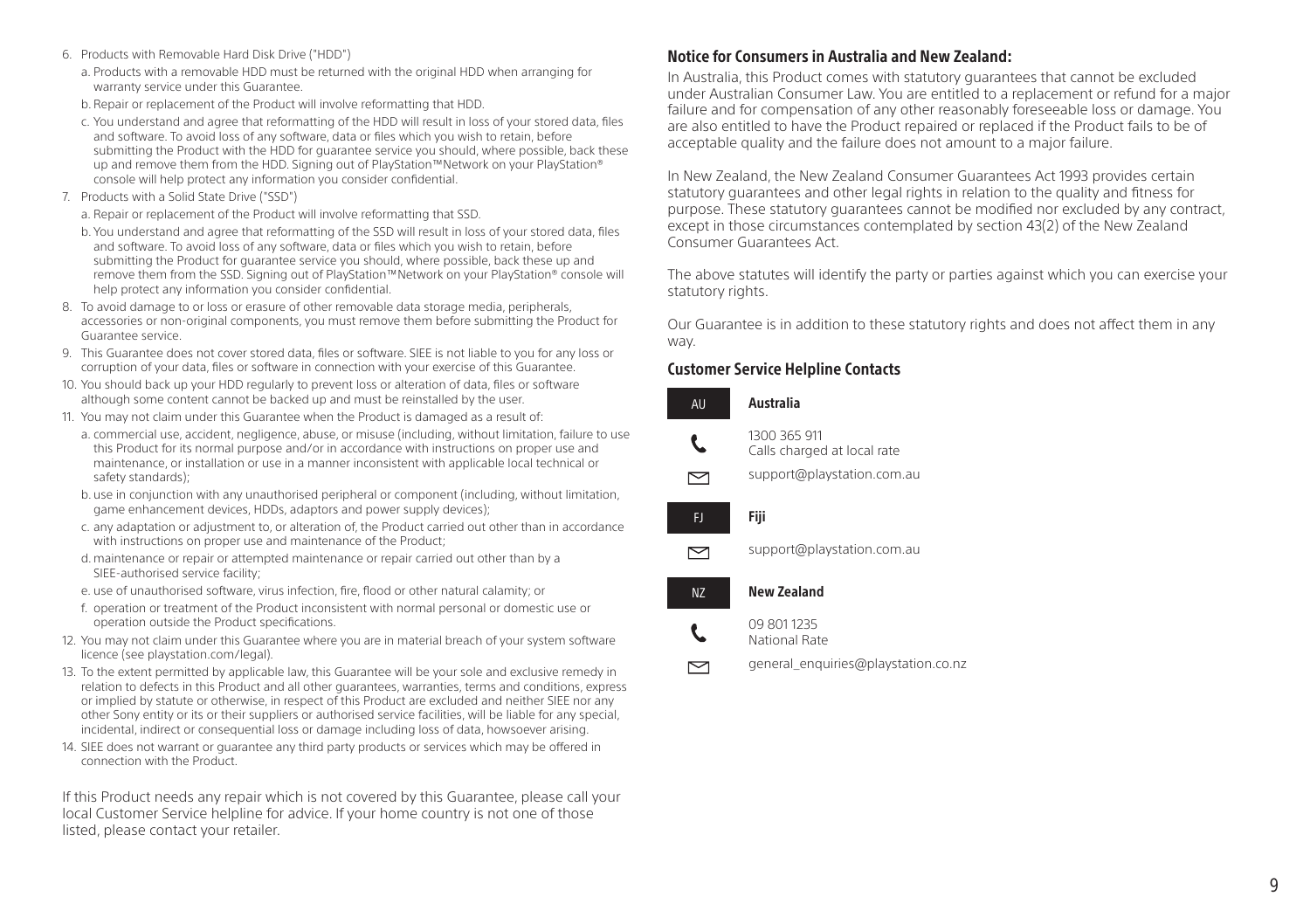# <span id="page-9-0"></span>Copyright and trademarks

" $\&$ ", "PlayStation", " $\rightarrow$  5", "PS5", "DUALSHOCK" and "PlayStation Shapes Logo" are registered trademarks or trademarks of Sony Interactive Entertainment Inc.

"SONY" and " $\bullet$  " are registered trademarks or trademarks of Sony Corporation.

AMD, Radeon and Ryzen are trademarks of Advanced Micro Devices, Inc.

The Bluetooth® word mark and logos are registered trademarks owned by Bluetooth SIG, Inc. and any use of such marks by Sony Interactive Entertainment Inc. is under license. Other trademarks and trade names are those of their respective owners.

The terms HDMI and HDMI High-Definition Multimedia Interface, and the HDMI Logo are trademarks or registered trademarks of HDMI Licensing Administrator, Inc. in the United States and other countries.

USB-IF SuperSpeed USB Trident logo is a registered trademark of USB Implementers Forum, Inc.

USB Type-C® and USB-C® are registered trademarks of USB Implementers Forum.

All other trademarks are the property of their respective owners.